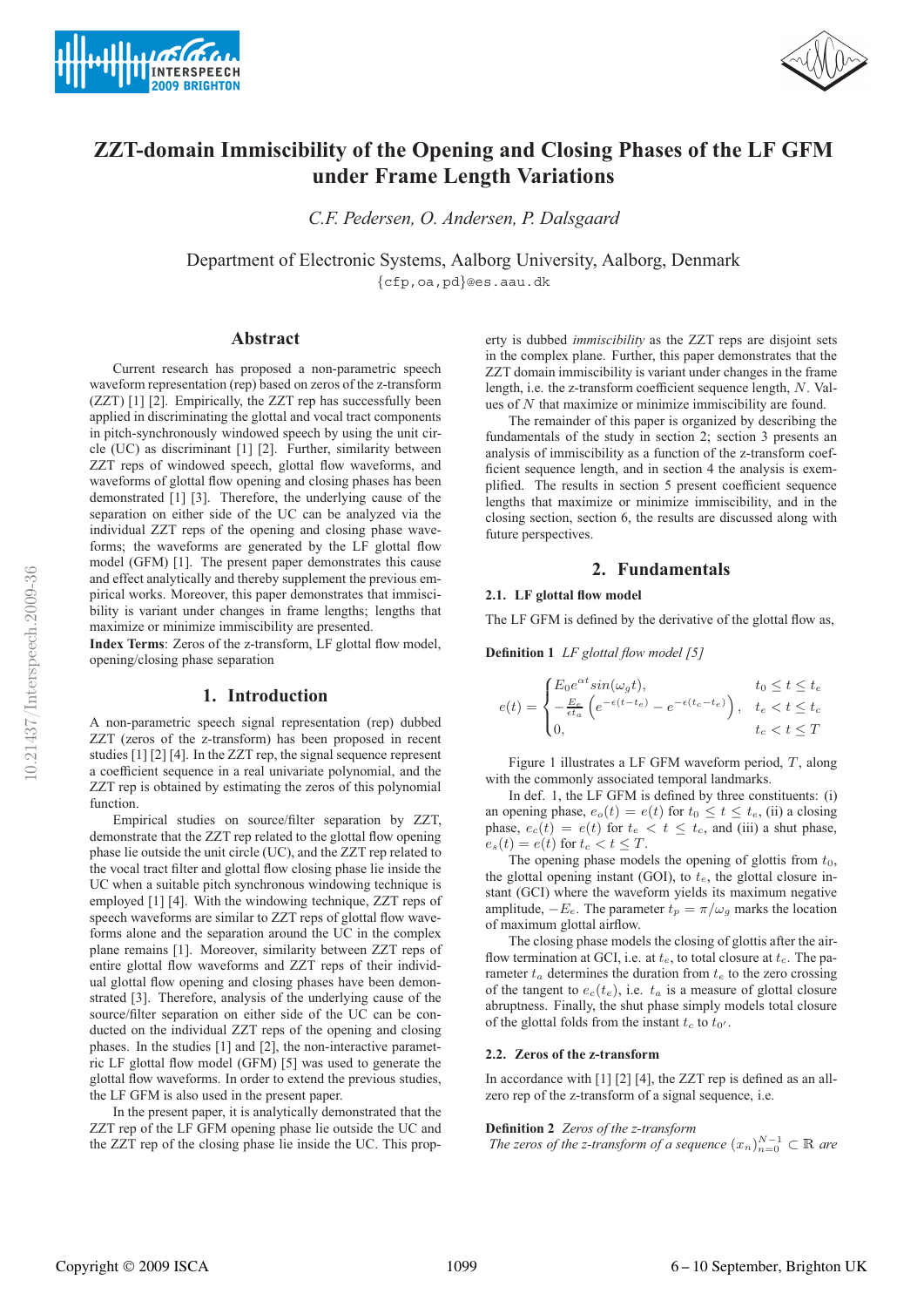

Figure 1: *A LF GFM waveform period,* T*, with the commonly associated temporal landmarks.*

*defined as*  $z_1, z_2, ..., z_m \in \mathbb{C} \setminus \{0\}$  *such that*  $X(z_i) = \sum_{n=0}^{N-1} x_n z_i^{-n} = 0$  for  $1 \le i \le m$ .

Generally, a z-transform can be factored as,

$$
X(z) = \sum_{n=0}^{N-1} x_n z^{-n} = \frac{x_0 \prod_{m=1}^{N-1} (z - z_m)}{z^{(N-1)}}
$$

Provided  $x_0 \neq 0$ .

That is, the ZZT is an unordered sequence of the zeros of the assumed polynomial function in the numerator deducted by any poles, i.e. zeros at zero in this case, as these lead to an undefined z-transform.

The ZZT-transformation is denoted  $\rho$  :  $\mathbb{R} \mapsto \mathbb{C}$ ,  $\rho((x_n)_{n=1}^N) = (z_m)_{m=1}^{N-1-k}$ , where x is a polynomial coefficient sequence ordered in descending powers, z is a sequence of non-zero zeros and  $k$  is the multiplicity of a zero at zero. The inverse ZZT transformation is either a true inverse (up to order and scaling),  $\rho^{-1}$ , if  $k = 0$  as  $\rho$  becomes bijective, or an inverse relation,  $\rho_{ir}$ , if  $k \neq 0$  as  $\rho$  becomes non-injective.

#### **2.3. ZZT representation of opening and closing phase**

Let  $p(a, z)$  denote a univariate polynomial of  $(N - 1)$ 'th degree with variable  $z \in \mathbb{C}$  and the sequence of coefficients  $(a_n)_{i=0}^{N-1}$  ⊂ R ordered in descending powers. If  $e_0(t)$  is discretized into the sequence  $eo = (eo_n)_{n=0}^{N-1}$ , the ZZT rep becomes

**Expression 1** *ZZT of LF GFM opening phase [3]*

$$
ZZT : z_m = e^{\alpha} \rho(x_p), \ z_m \neq 0, e^{\alpha \pm ik}, \ m \in [1; N-2]
$$
  
where  

$$
p(x_p, z) = sin(k)z^N - sin(kN)z + sin(k(N-1)),
$$
  

$$
k = \omega_g = \pi/t_p
$$

Similarly, if  $e_c(t)$  is discretized into the sequence  $ec =$  $(ec_n)_{n=0}^{N-1}$ , the ZZT rep becomes

**Expression 2** *ZZT of LF GFM closing phase [3]*

$$
ZZT : z_m = \rho(x_p), \ z_m \neq 0, 1, e^{-k}, \ m \in [1; N - 1]
$$
  
where

$$
p(x_p, z) = (c_1 - c_2)z^{N+1} + (c_2e^{-k} - c_1)z^N +
$$
  
\n
$$
(c_2 - c_1e^{-kN})z + (c_1e^{-kN} - c_2e^{-k}),
$$
  
\n
$$
c_1 = e^{\epsilon t_e}, c_2 = e^{-\epsilon(t_c - t_e)}, k = \epsilon
$$

In order to demonstrate the property of immiscibility of the ZZT reps in expressions 1 and 2, theorem 1, 2 and 3 are introduced as they state the modulus bounds of polynomial zeros.

**Theorem 1** *Cauchy bound [6] All zeros of a complex polynomial,*

$$
p(a, z) = z^n + \sum_{k=0}^{n-1} a_k z^k
$$

*lie in the disk*  $|z| < \lambda$  *where*  $\lambda = 1 + \max_{0 \le k \le n-1} \{|a_k|\}$ 

**Theorem 2** *Cauchy bounded annulus [7]*

Let  $p(a, z)$  *be a polynomial with zeros*  $z_1, ..., z_m$  *ordered as*  $0 < |z_1| \leq ... \leq |z_m|$ . Let  $\lambda^*$  denote the Cauchy bound of  $p(a, z)$  *and*  $\lambda_*$  *the Cauchy bound of*  $z^m p(a, 1/z)$ *. Then the following inequalities hold,*

$$
\frac{1}{\lambda_*} \le |z_1| \le \frac{1}{(2^{1/m} - 1)\lambda_*} \text{ and } (2^{1/m} - 1)\lambda^* \le |z_m| \le \lambda^*
$$

Theorem 3 and 1 are equivalent, but theorem 3 does sometimes yield a tighter bound [8] which is the case in this paper.

**Theorem 3** *Alternative Cauchy bound [8]*

*All zeros of a* n*'th degree complex polynomial,*

$$
p(a, z) = z^n + \sum_{k=0}^{n-1} a_k z^k
$$

*lie in the disk*  $|z| \leq \lambda_a$  *where*  $\lambda_a = max\left\{1, \sum_{i=0}^{n-1} |a_i|\right\}$ 

The subscript a on λ denotes the *alternative* Cauchy bound.

## **3. Immiscibility Invariance**

In this section, the Cauchy bounds,  $\lambda$ , of the opening and closing phases are analysed. In order to investigate the immiscibility invariance under variations in polynomial coefficient sequence lengths,  $N$ , the bounds are expressed as functions of  $N$ . In the analysis  $N \in \mathbb{R}_{++}$  although  $N \in \mathbb{Z}_{++}$  in theorem 1, 2, and 3. Letting N be a non-integer real must only be considered as a reasonable theoretical interpolation.

## **3.1. Analysis of Cauchy bound of opening phase**

The lowest Cauchy bound for an annulus containing all zeros is  $\lambda_*^{-1}(N)$  (cf. th. 2). If  $\lambda_*^{-1}(N) > 1$  all zeros lie outside the UC. As the  $e^{\alpha}$  factor is just a real scaling of the zeros of  $p(x_p, z)$  in exp. 1,  $\lambda_*^{-1}(N)$  of  $p(x_p, z)$  can be analysed in isolation heeding

$$
e^{\alpha(h=1)} > (1/\lambda_*^{-1}(N) = \lambda_*(N)) \Leftrightarrow \alpha > \ln(\lambda_*(N)) \tag{3.1}
$$

to ensure all zeros of the opening phase lie outside the UC. Note the sampling period  $h = 1$  (cf. exp. 1).  $\lambda_*^{-1}(N)$  of  $p(x_p, z)$ yields;

$$
\lambda_*^{-1}(N) = \left(1 + \max\left\{ \left|\frac{\sin(k)}{\sin(k(N-1))}\right|, \left|\frac{\sin(kN)}{\sin(k(N-1))}\right|\right\} \right)^{-1}
$$
  
where  $k = \omega_g = \pi/t_p$  (3.2)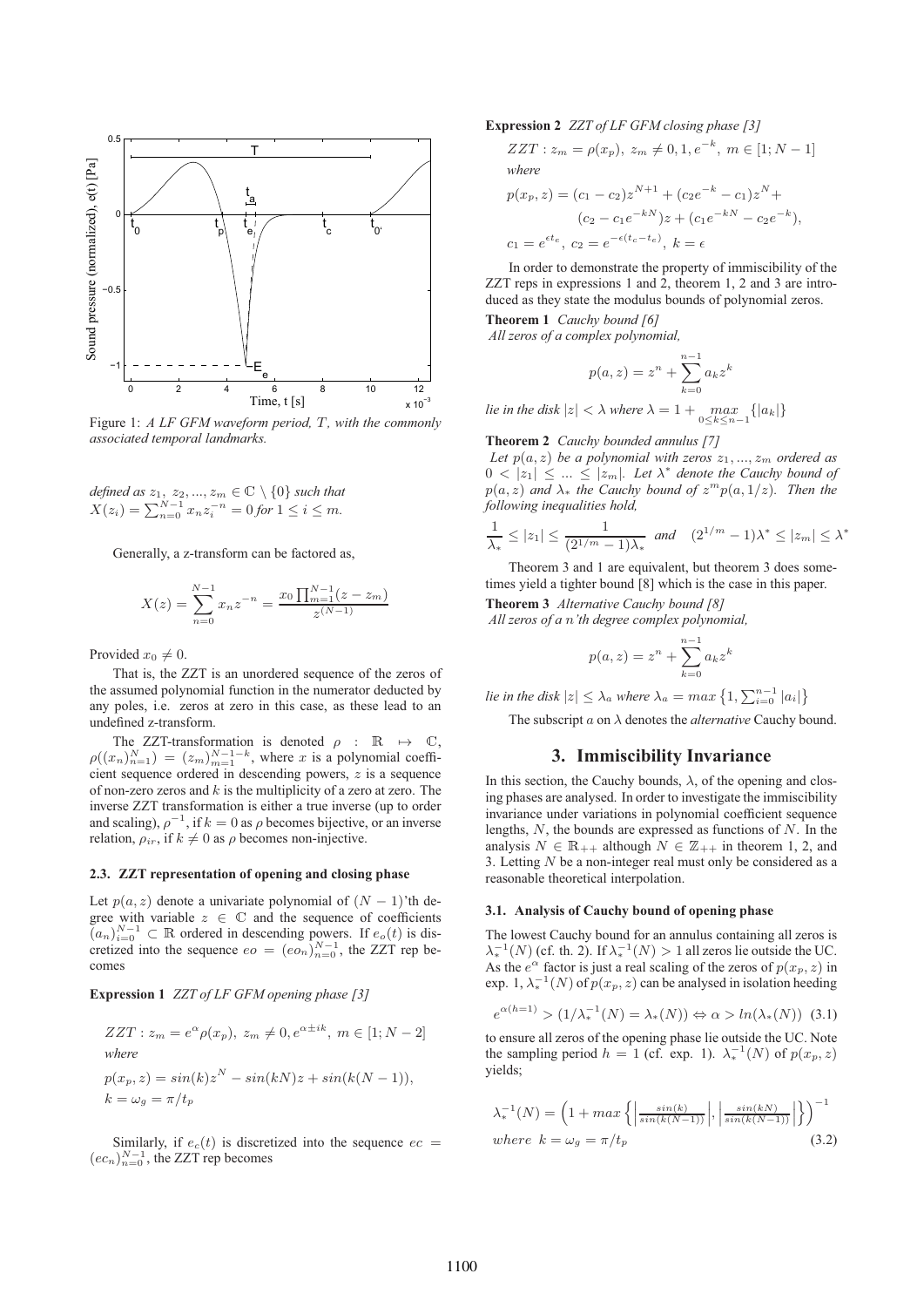## *3.1.1. Global minima*

The global minima points of  $\lambda_*^{-1}(N)$  are

$$
\lim_{N \to a^{\pm}} \left| \frac{\sin(k)}{\sin(k(N-1))} \right| = \infty \}
$$
\n
$$
\lim_{N \to a^{\pm}} \left| \frac{\sin(kN)}{\sin(k(N-1))} \right| = \infty \right\} \Rightarrow \lim_{N \to a^{\pm}} \lambda_*^{-1}(N) = 0
$$
\nwhere  $a = (k + q\pi)/k = 1 + qt_p, q \in \mathbb{Z}$  (3.3)

## *3.1.2. Global maxima*

The global maxima points of  $\lambda_*^{-1}(N)$  are at the intersections

$$
\left|\frac{\sin(k)}{\sin(k(N-1))}\right| = \left|\frac{\sin(kN)}{\sin(k(N-1))}\right| \Leftrightarrow |\sin(k)| = |\sin(k) \Leftrightarrow N = \pm 1 + qt_p \vee N = t_p \pm 1 + qt_p \Rightarrow
$$
  

$$
N = -1 + qt_p \vee N = t_p - 1 + qt_p, q \in \mathbb{Z}
$$
(3.4)

The solutions  $N = 1 \vee N = t_p + 1$  are deducted as they coincide with the global minima points, i.e. singularities. The global maxima points lead to the following maximum value;

$$
\left| \frac{\sin(k)}{\sin(k(N-1))} \right|_{N=-1 \ V} = \left| \frac{1}{2\cos(\pi/t_p)} \right| \Rightarrow
$$
  

$$
\lambda_*^{-1}(-1) = \lambda_*^{-1}(t_p - 1) = \frac{|2\cos(\pi/t_p)|}{|2\cos(\pi/t_p)|+1}
$$
(3.5)

Note that choosing  $N$  equal to a global max point does not guarantee the best possible separation, it merely puts the best possible lower bound on the separation distance; this is due to the inequalities in theorem 1, 2, and 3.

#### **3.2. Analysis of Cauchy bound of closing phase**

The upper modulus bound for the ZZT rep of the closing phase stated in expression 2 can be found by either of the theorems 1 or 3. Theorem 3 will, however, in some situations yield a tighter bound [8]; this is the case in the present closing phase analysis.

$$
\lambda_a(N) =
$$
\n
$$
max\left\{1, \left|\frac{c_2e^{-k}-c_1}{c_1-c_2}\right| + \left|\frac{c_2-c_1e^{-kN}}{c_1-c_2}\right| + \left|\frac{c_1e^{-kN}-c_2e^{-k}}{c_1-c_2}\right|\right\} =
$$
\n
$$
max\left\{1, e^{-\epsilon} + \frac{|e^{-\epsilon t}c-e^{-\epsilon N}| + |e^{\epsilon(-t_c-1)}-e^{-\epsilon N}|}{1-e^{-\epsilon t_c}}\right\}
$$
\nwhere  $c_1 = e^{\epsilon t_c}, c_2 = e^{-\epsilon(t_c-t_c)}, k = \epsilon$ 

#### *3.2.1. Global minimum*

Clearly, the global minimum value of  $\lambda_a(N)$  is 1; the minimum is achieved at the intersection

$$
1 = e^{-\epsilon} + \frac{|e^{-\epsilon t_c} - e^{-\epsilon N}| + |e^{\epsilon(-t_c - 1)} - e^{-\epsilon N}|}{1 - e^{-\epsilon t_c}}
$$
  

$$
N = -\ln\left(\frac{1}{2} - \frac{1}{2}e^{-\epsilon} + e^{-\epsilon(t_c + 1)}\right) / \epsilon
$$
(3.7)

The approximation  $N \approx -ln(\frac{1}{2})/\epsilon$  is sufficiently accurate for physically realistic LF GFMs as  $\epsilon > 300$  [3] (cf. eq. 4.4).

#### *3.2.2. Global maximum*

For completeness, the global maximum point of  $\lambda_a(N)$  is 0; the maximum value is

$$
\lim_{N \to 0^+} e^{-\epsilon} + \frac{|e^{-\epsilon t c} - e^{-\epsilon N}| + |e^{\epsilon(-t_c - 1)} - e^{-\epsilon N}|}{1 - e^{-\epsilon t_c}} =
$$
\n
$$
e^{-\epsilon} + 1 + \frac{1 - e^{-\epsilon(t_c + 1)}}{1 - e^{-\epsilon t_c}} \tag{3.8}
$$

For practical LF GFM instances, the limit value is approximately 2 as  $\epsilon > 300$  and  $t_c > 0.002$  [3].

# **4. Numerical Experiment**

In this experiment, the lower Cauchy bound of the opening phase and the upper Cauchy bound of the closing phase are illustrated as functions of the coefficient sequence length N. Again,  $N \in \mathbb{R}_{++}$  although  $N \in \mathbb{Z}_{++}$  in theorem 1, 2, and 3. Letting  $N$  be a non-integer real must only be considered as a reasonable theoretical interpolation.

The LF GFM parameters are set to the values applied in the waveform in figure 1; they are

$$
t_0 = 0.00000s
$$
  $t_p = 0.00380s$   $t_e = 0.00480s$   
\n $t_a = 0.00031s$   $t_c = 0.00800s$   $Ee = 1.00000Pa$ 

#### **4.1. Cauchy bound of opening phase**

The lower Cauchy bound of the LF GFM opening phase (cf. eq. 3.2) is illustrated along with the lower bound of the alpha parameter (cf. ineq. 3.1) in figure 2.



Figure 2: *The black line illustrates the lower Cauchy bound of the LF GFM opening phase. A global min point (cf. eq. 3.3) is indicated by the vertical dashed line. The vertical and horizontal dotted lines indicate a global max point (cf. eq. 3.4) and the global max value (cf. eq. 3.5) respectively. The grey line shows the lower bound of* α *(cf. ineq. 3.1). The grey region exemplifies a feasible neighbourhood for* N *(cf. ineq. 4.3).*

Figure 2 illustrates that  $\lambda_*^{-1}(N) \to 0 \Rightarrow \alpha \to \infty$  why N must be chosen outside a small neighbourhood of the global min points and preferably inside a small neighbourhood of the global max points. By choosing  $N$  according to these guidelines, the constraint on  $\alpha$  is minimized and the opening/closing phase separation guarantee around the UC maximized. Concretely, by def. 1 the  $\alpha$  parameter is computed;

$$
\alpha = \ln \left( \frac{e(t_e)}{E_0 \sin(\pi t_e / t_p)} \right) / t_e = 543.64280 \tag{4.1}
$$

As  $\frac{e(t_e)}{F_0}$  is constant under changes in absolute sound pressure level,  $\alpha$  is a function of  $t_e$  and  $\check{t}_p$ . The  $\alpha$ -value in eq. 4.1 leads to the following feasible neighbourhood for N,

$$
\lambda_*^{-1}(N) > (e^{-543.6428 \cdot (h=1)} \approx 8 \cdot 10^{-237}) \Rightarrow
$$
  
 
$$
N \in \mathbb{R}_{++} \setminus [1 + qt_p \pm \delta], q \in \mathbb{Z}, \delta \approx 0
$$
 (4.2)